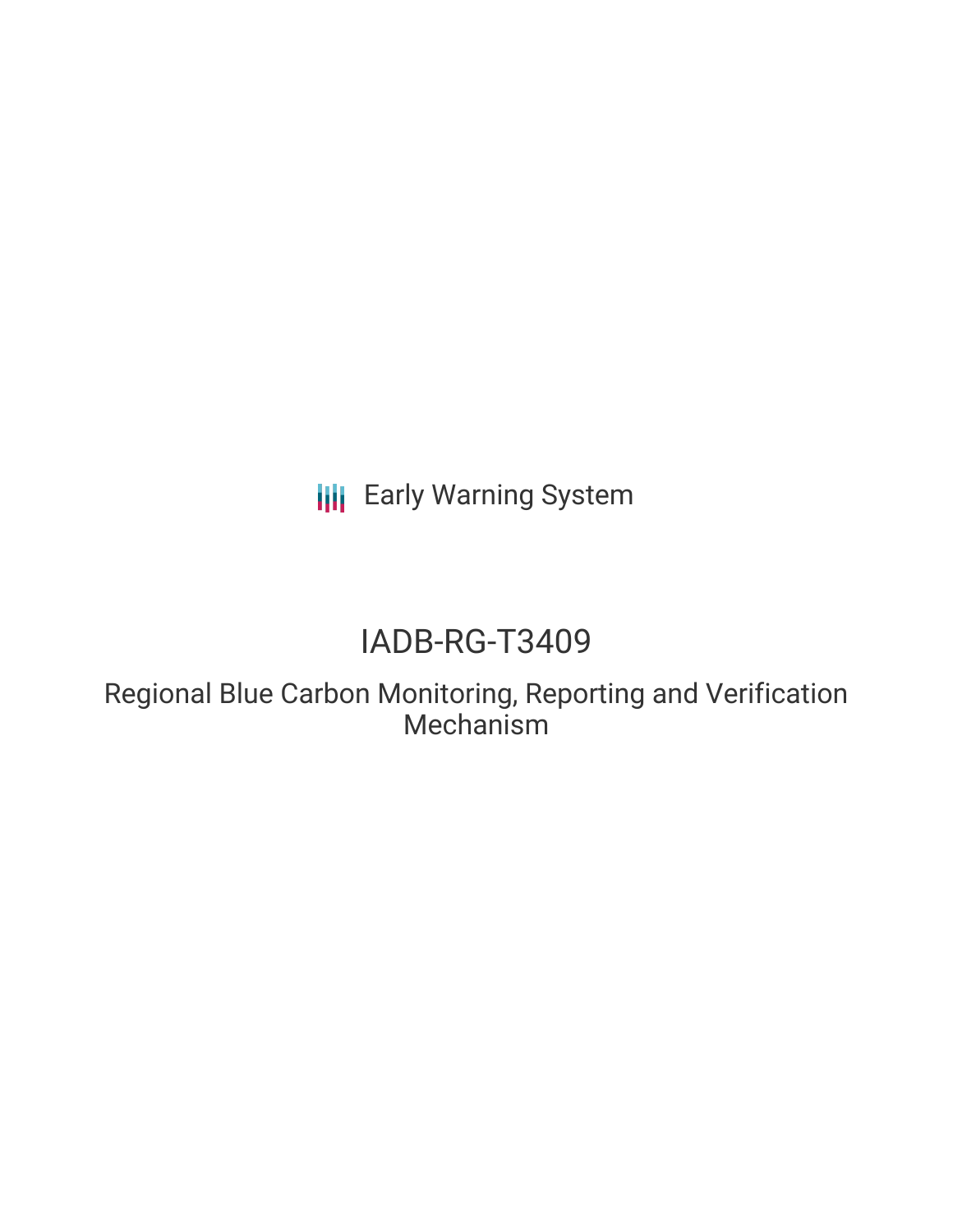

# **Quick Facts**

| <b>Financial Institutions</b>  | Inter-American Development Bank (IADB)         |
|--------------------------------|------------------------------------------------|
| <b>Status</b>                  | Proposed                                       |
| <b>Bank Risk Rating</b>        |                                                |
| <b>Borrower</b>                | Regional                                       |
| <b>Sectors</b>                 | Climate and Environment, Technical Cooperation |
| <b>Investment Type(s)</b>      | Advisory Services, Grant                       |
| <b>Investment Amount (USD)</b> | $$1.00$ million                                |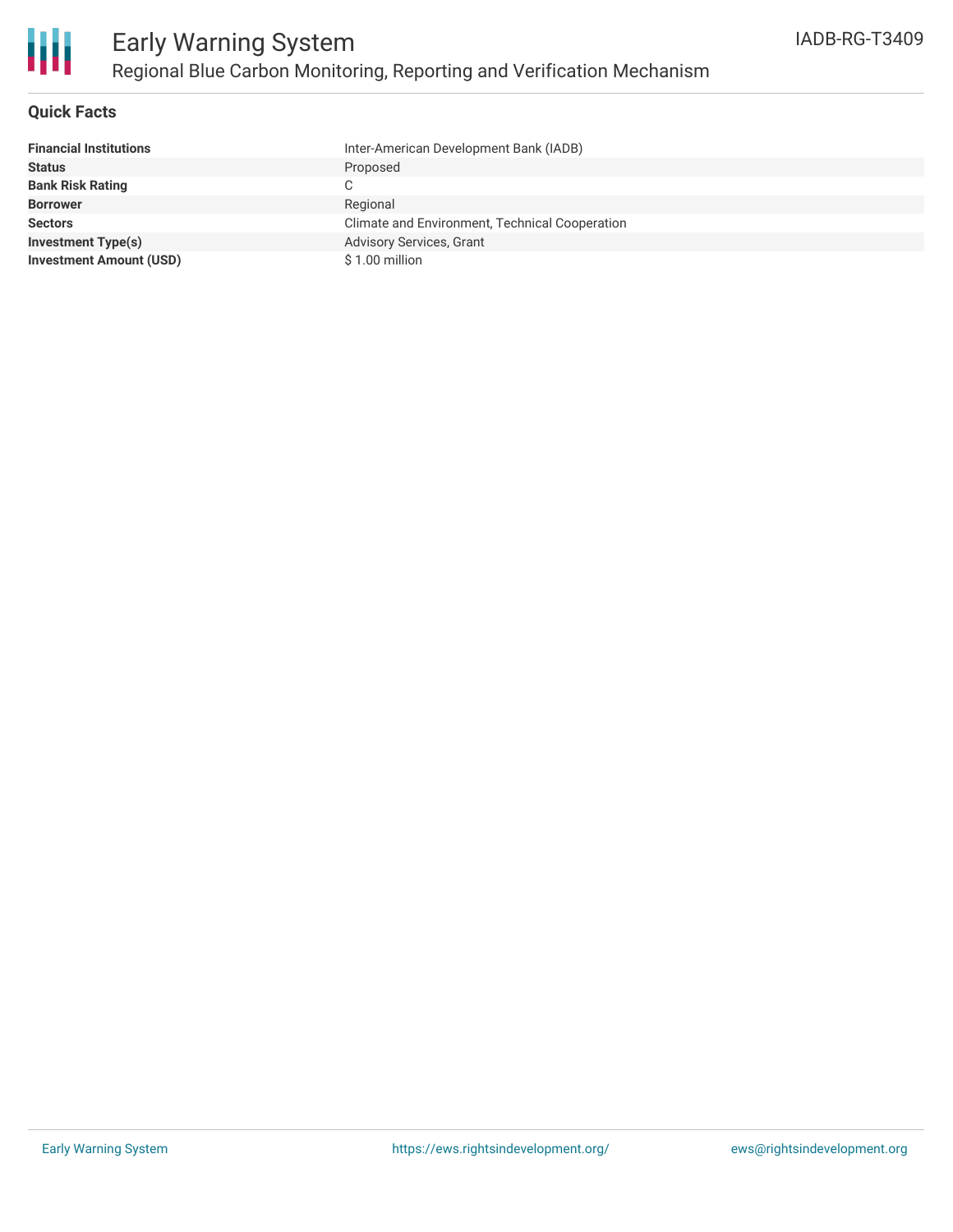

# **Project Description**

The purpose of this Technical Cooperation (TC) is to implement a monitoring verification and reporting (MRV) system for mangrove ecosystems that provides a science-based data platform on the sequestration and release of blue carbon in participant countries. In 2019, the IDB, with support from the Department for Environment, Food and Rural Affairs (DEFRA), established the "UK Blue Carbon Fund" (the Fund) to finance projects that will help reduce climate change's negative impacts increasing carbon sequestration. The regional MRV is to be used to help monitor the progress of the projects that are to be implemented under the Fund. With this MRV system, the blue carbon projects of the Fund will be able to: (i) Improve the valuation of ecosystem services provided by mangrove ecosystems; (ii) Potentially include blue carbon data in the Nationally Determined Contributions (NDC), Reduced Emissions from Deforestation and Forest Degradation (REDD+) schemes, Sustainable Development Goals (SDG) programs, UNFCCC National Communications and carbon markets programs; (iii) Utilize an MRV system for results-based payments under a reforestation program. There is a growing trend to support or encourage results-based actions for reforestation, conservation, or reduced deforestation efforts. To effectively participate in or take advantage of these types of efforts, a key element of the results-based payment scheme will be a fully functional MRV.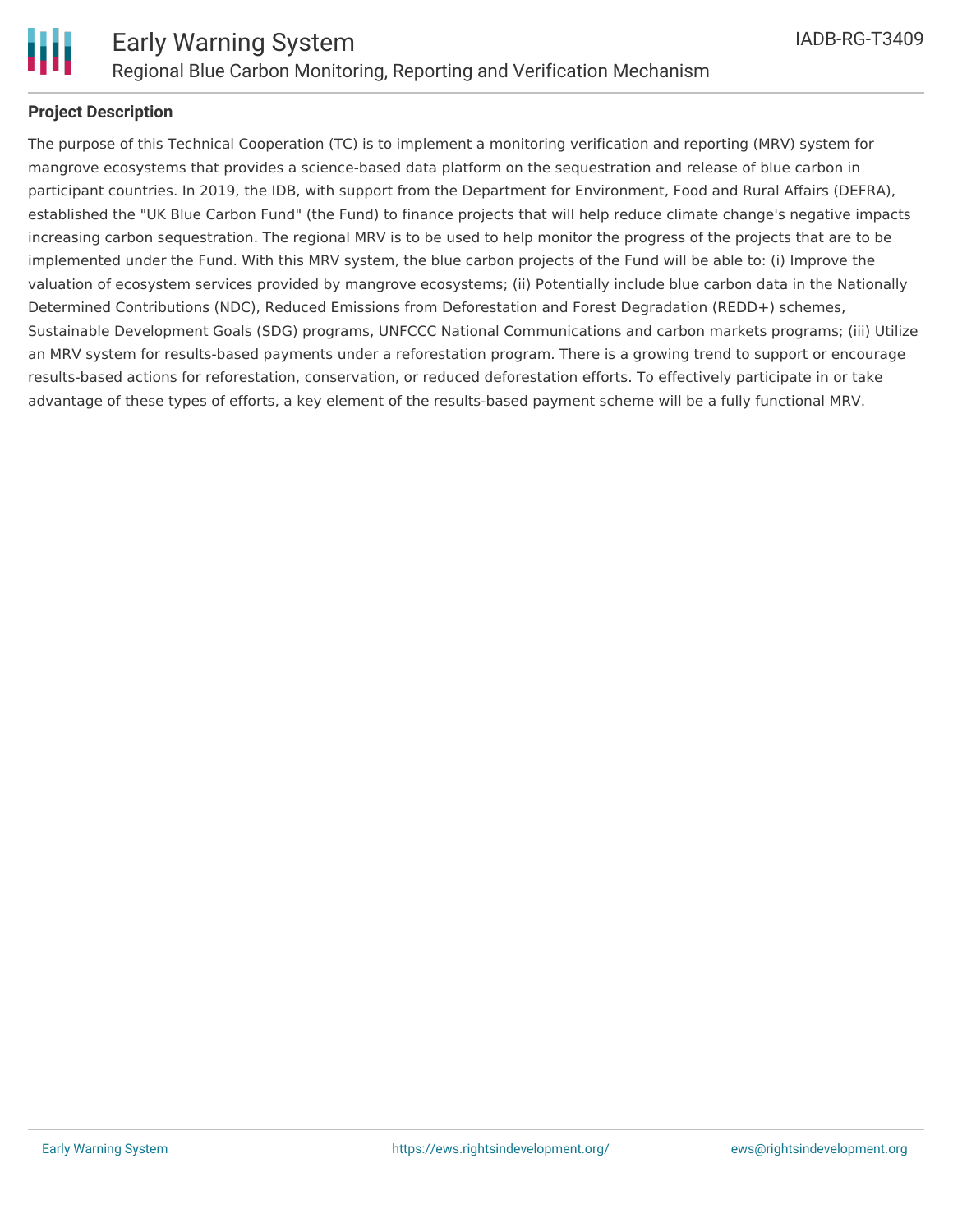

#### **Investment Description**

• Inter-American Development Bank (IADB)

The countries' counterpart amont to USD 140,000.